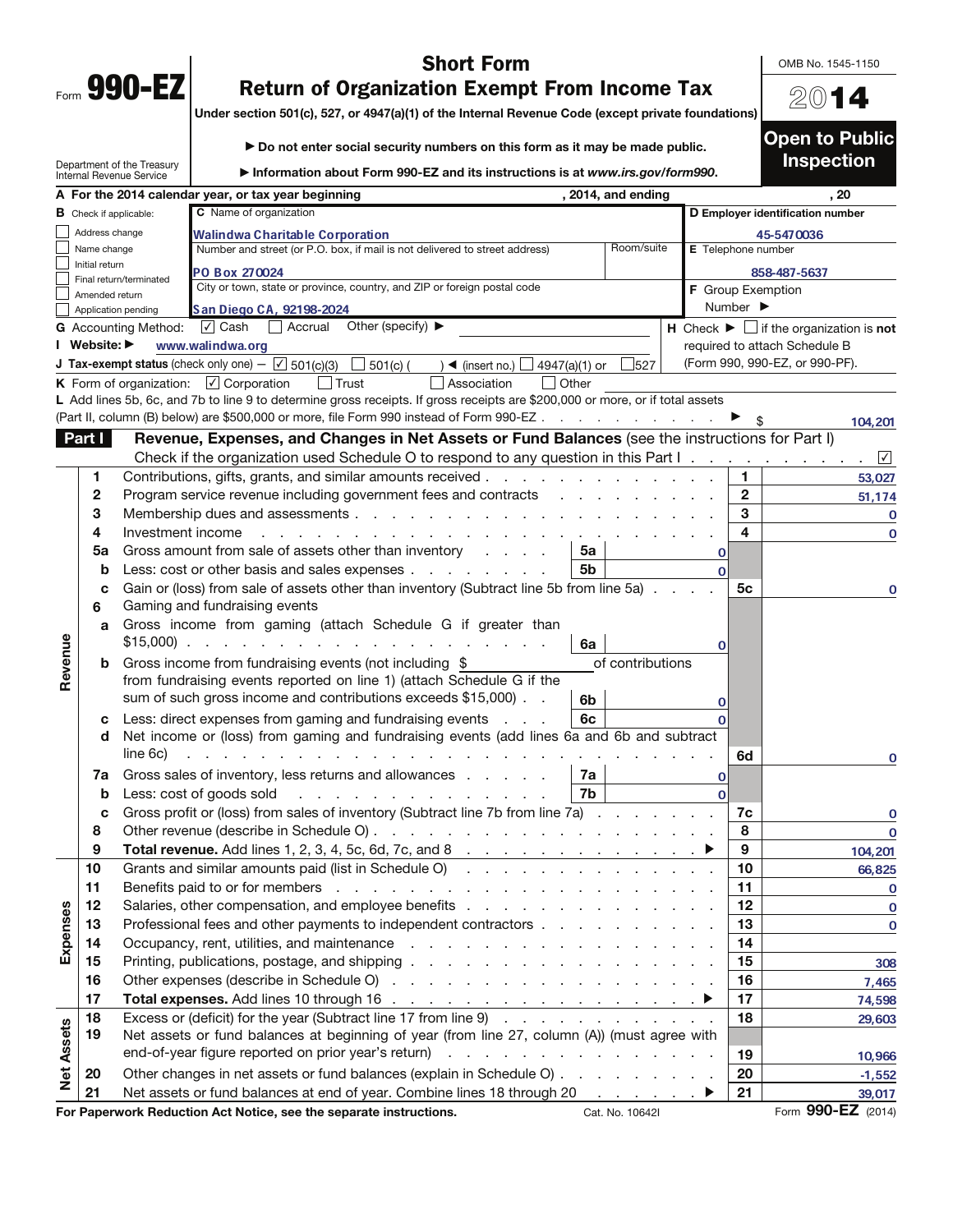|                 | Form 990-EZ (2014)                                                                                                                                                                                                                                 |                                                      |                                                                                     |                                                                     |             | Page 2                                                                  |
|-----------------|----------------------------------------------------------------------------------------------------------------------------------------------------------------------------------------------------------------------------------------------------|------------------------------------------------------|-------------------------------------------------------------------------------------|---------------------------------------------------------------------|-------------|-------------------------------------------------------------------------|
|                 | <b>Balance Sheets</b> (see the instructions for Part II)<br>Part II                                                                                                                                                                                |                                                      |                                                                                     |                                                                     |             |                                                                         |
|                 | Check if the organization used Schedule O to respond to any question in this Part II                                                                                                                                                               |                                                      |                                                                                     |                                                                     |             | $\sqrt{}$                                                               |
|                 |                                                                                                                                                                                                                                                    |                                                      |                                                                                     | (A) Beginning of year                                               |             | (B) End of year                                                         |
| 22              | Cash, savings, and investments                                                                                                                                                                                                                     |                                                      |                                                                                     | $7,277$ 22                                                          |             | 25,577                                                                  |
| 23              | Land and buildings $\ldots$ $\ldots$ $\ldots$ $\ldots$                                                                                                                                                                                             |                                                      |                                                                                     |                                                                     | 0 23        | $\mathbf 0$                                                             |
| 24              | Other assets (describe in Schedule O)                                                                                                                                                                                                              |                                                      |                                                                                     | 3,689 24                                                            |             | 13,440                                                                  |
| 25              | Total assets.<br>$\mathbf{r}$ . The set of the set of the set of the set of the set of the set of the set of the set of the set of the set of the set of the set of the set of the set of the set of the set of the set of the set of the set of t |                                                      |                                                                                     | 10,966 25                                                           |             | 39,017                                                                  |
| 26              | Total liabilities (describe in Schedule O)                                                                                                                                                                                                         |                                                      |                                                                                     |                                                                     | $\Omega$ 26 | O                                                                       |
| 27              | Net assets or fund balances (line 27 of column (B) must agree with line 21)                                                                                                                                                                        |                                                      |                                                                                     | 10,966 27                                                           |             | 39,017                                                                  |
| Part III        | Statement of Program Service Accomplishments (see the instructions for Part III)                                                                                                                                                                   |                                                      |                                                                                     |                                                                     |             |                                                                         |
|                 | Check if the organization used Schedule O to respond to any question in this Part III                                                                                                                                                              |                                                      |                                                                                     | $\sim$ $\sqrt{ }$                                                   |             | <b>Expenses</b>                                                         |
|                 | What is the organization's primary exempt purpose?                                                                                                                                                                                                 |                                                      | Support for EBCCK children's home in Kenya                                          |                                                                     |             | (Required for section<br>501(c)(3) and 501(c)(4)                        |
|                 | Describe the organization's program service accomplishments for each of its three largest program services,<br>as measured by expenses. In a clear and concise manner, describe the services provided, the number of                               |                                                      |                                                                                     |                                                                     |             | organizations; optional for<br>others.)                                 |
|                 | persons benefited, and other relevant information for each program title.                                                                                                                                                                          |                                                      |                                                                                     |                                                                     |             |                                                                         |
| 28              | Sponsorship and general support of 40 children ages 5-17: provides food, clothing,                                                                                                                                                                 |                                                      |                                                                                     |                                                                     |             |                                                                         |
|                 | education, accommodations, health care, supervision and improvements to buildings                                                                                                                                                                  |                                                      |                                                                                     |                                                                     |             |                                                                         |
|                 | Elma Barnett Children's Centre, Kamonong, Kenya - administered by AIMUSA                                                                                                                                                                           |                                                      |                                                                                     |                                                                     |             |                                                                         |
|                 | 37,892) If this amount includes foreign grants, check here<br>(Grants \$                                                                                                                                                                           |                                                      |                                                                                     |                                                                     | <b>28a</b>  | 1,137                                                                   |
|                 | 29 Support for construction of high school: currently serving 34 freshmen/sophomore students                                                                                                                                                       |                                                      |                                                                                     |                                                                     |             |                                                                         |
|                 | Elma Kamonong High School - administered by AIMUSA                                                                                                                                                                                                 |                                                      |                                                                                     |                                                                     |             |                                                                         |
|                 | (Grants \$<br>14.934) If this amount includes foreign grants, check here                                                                                                                                                                           |                                                      |                                                                                     |                                                                     | 29a         | 2,718                                                                   |
| 30              | Sponsorship of 10 higher education students: tuition, fees, lodging, transportation, personal expenses                                                                                                                                             |                                                      |                                                                                     |                                                                     |             |                                                                         |
|                 | <b>Administered by Elma Barnett Children's Centre</b>                                                                                                                                                                                              |                                                      |                                                                                     |                                                                     |             |                                                                         |
|                 |                                                                                                                                                                                                                                                    |                                                      |                                                                                     |                                                                     |             |                                                                         |
|                 | 12,584) If this amount includes foreign grants, check here<br>(Grants \$                                                                                                                                                                           |                                                      |                                                                                     |                                                                     | 30a         | 0                                                                       |
|                 | 31 Other program services (describe in Schedule O)                                                                                                                                                                                                 | and a state of the                                   |                                                                                     |                                                                     |             |                                                                         |
|                 | (Grants \$                                                                                                                                                                                                                                         |                                                      | 915) If this amount includes foreign grants, check here                             | $ \mathcal{V} $                                                     | <b>31a</b>  | 0                                                                       |
|                 | 32 Total program service expenses (add lines 28a through 31a)                                                                                                                                                                                      |                                                      |                                                                                     |                                                                     | 32          | 3,854                                                                   |
| <b>Part IV</b>  | List of Officers, Directors, Trustees, and Key Employees (list each one even if not compensated-see the instructions for Part IV)                                                                                                                  |                                                      |                                                                                     |                                                                     |             |                                                                         |
|                 | Check if the organization used Schedule O to respond to any question in this Part IV                                                                                                                                                               |                                                      |                                                                                     |                                                                     |             |                                                                         |
|                 | (a) Name and title                                                                                                                                                                                                                                 | (b) Average<br>hours per week<br>devoted to position | (c) Reportable<br>compensation<br>(Forms W-2/1099-MISC)<br>(if not paid, enter -0-) | (d) Health benefits,<br>benefit plans, and<br>deferred compensation |             | contributions to employee (e) Estimated amount of<br>other compensation |
|                 | <b>Jill I. Weller</b>                                                                                                                                                                                                                              |                                                      |                                                                                     |                                                                     |             |                                                                         |
|                 | <b>Director, President</b>                                                                                                                                                                                                                         | 5                                                    | O                                                                                   |                                                                     | O           | O                                                                       |
|                 | <b>Theresa Norwood</b>                                                                                                                                                                                                                             |                                                      |                                                                                     |                                                                     |             |                                                                         |
|                 | <b>Vice President</b>                                                                                                                                                                                                                              | 2                                                    | 0                                                                                   |                                                                     | 0           | O                                                                       |
|                 | <b>Carole Ericson</b>                                                                                                                                                                                                                              |                                                      |                                                                                     |                                                                     |             |                                                                         |
|                 | <b>Director, Secretary</b>                                                                                                                                                                                                                         | 2                                                    | 0                                                                                   |                                                                     | 0           | 0                                                                       |
|                 | <b>Martha E. Nidzieko</b>                                                                                                                                                                                                                          |                                                      |                                                                                     |                                                                     |             |                                                                         |
|                 | <b>Director, Treasurer</b>                                                                                                                                                                                                                         | 5                                                    | 0                                                                                   |                                                                     | 0           | O                                                                       |
|                 | Keith Edwards, M.D.                                                                                                                                                                                                                                |                                                      |                                                                                     |                                                                     |             |                                                                         |
| <b>Director</b> |                                                                                                                                                                                                                                                    | 2                                                    | 0                                                                                   |                                                                     | $\mathbf 0$ | O                                                                       |
|                 | Lori B. Edwards                                                                                                                                                                                                                                    |                                                      |                                                                                     |                                                                     |             |                                                                         |
| <b>Director</b> |                                                                                                                                                                                                                                                    | 5                                                    | 0                                                                                   |                                                                     | $\mathbf 0$ | 0                                                                       |
|                 | Virginia Jackson                                                                                                                                                                                                                                   |                                                      |                                                                                     |                                                                     |             |                                                                         |
| <b>Director</b> |                                                                                                                                                                                                                                                    | 2                                                    | 0                                                                                   |                                                                     | $\mathbf 0$ | O                                                                       |
|                 | <b>Kevin Keller</b>                                                                                                                                                                                                                                |                                                      |                                                                                     |                                                                     |             |                                                                         |
| <b>Director</b> |                                                                                                                                                                                                                                                    | 2                                                    | 0                                                                                   |                                                                     | O           | $\mathbf 0$                                                             |
|                 | Carol Saunders, M.D.                                                                                                                                                                                                                               |                                                      |                                                                                     |                                                                     |             |                                                                         |
| <b>Director</b> |                                                                                                                                                                                                                                                    | 2                                                    | 0                                                                                   |                                                                     | 0           | $\mathbf 0$                                                             |
|                 |                                                                                                                                                                                                                                                    |                                                      |                                                                                     |                                                                     |             |                                                                         |
|                 |                                                                                                                                                                                                                                                    |                                                      |                                                                                     |                                                                     |             |                                                                         |
|                 |                                                                                                                                                                                                                                                    |                                                      |                                                                                     |                                                                     |             |                                                                         |
|                 |                                                                                                                                                                                                                                                    |                                                      |                                                                                     |                                                                     |             |                                                                         |
|                 |                                                                                                                                                                                                                                                    |                                                      |                                                                                     |                                                                     |             |                                                                         |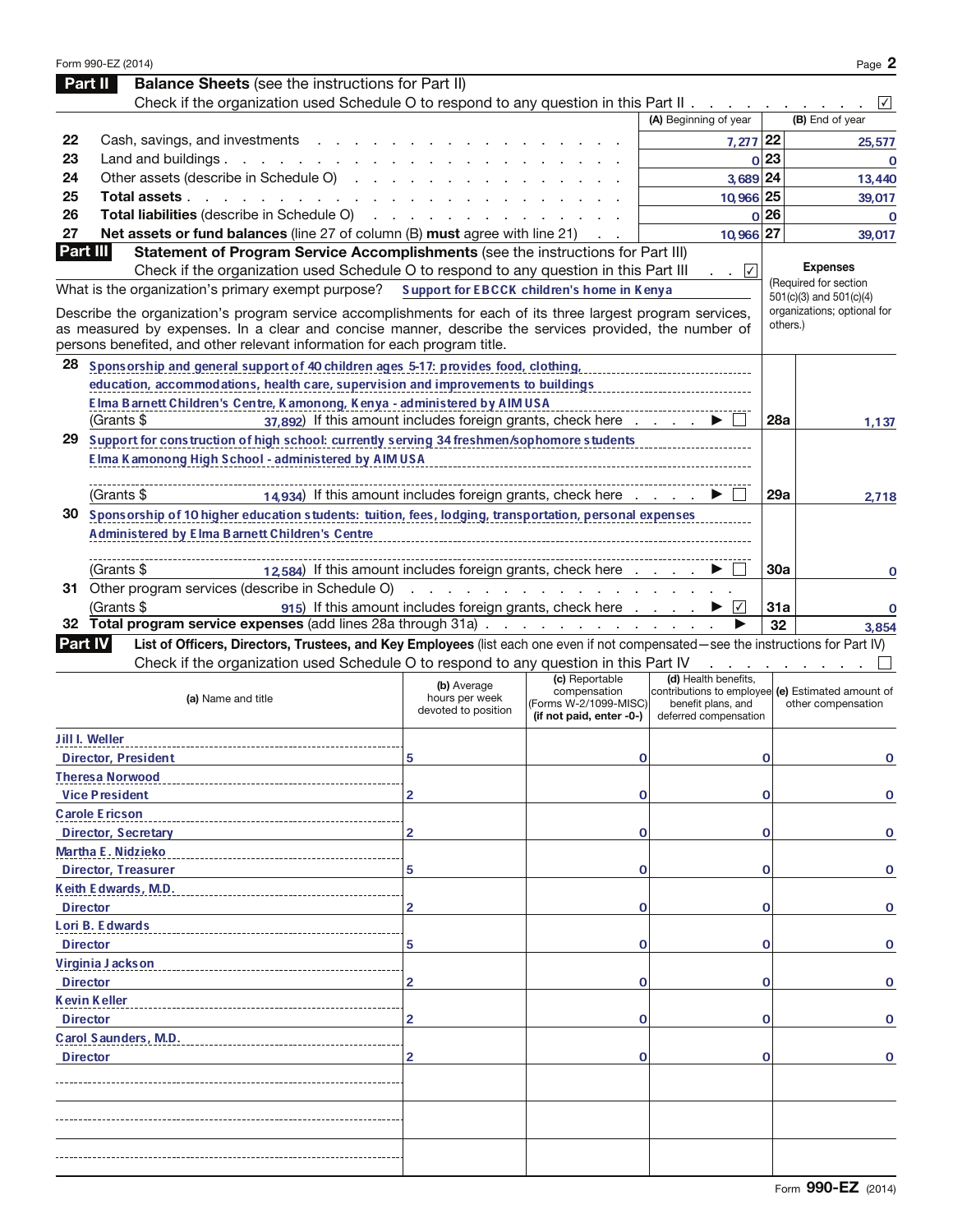|                          | Form 990-EZ (2014)                                                                                                                                                                                                                                                                                                                                                                                                                                                                  |                        |            | Page 3         |
|--------------------------|-------------------------------------------------------------------------------------------------------------------------------------------------------------------------------------------------------------------------------------------------------------------------------------------------------------------------------------------------------------------------------------------------------------------------------------------------------------------------------------|------------------------|------------|----------------|
| Part V                   | Other Information (Note the Schedule A and personal benefit contract statement requirements in the<br>instructions for Part V) Check if the organization used Schedule O to respond to any question in this Part V                                                                                                                                                                                                                                                                  |                        |            |                |
| 33                       | Did the organization engage in any significant activity not previously reported to the IRS? If "Yes," provide a<br>detailed description of each activity in Schedule O<br>and the state of the state of the                                                                                                                                                                                                                                                                         | 33                     | <b>Yes</b> | <b>No</b><br>✓ |
| 34                       | Were any significant changes made to the organizing or governing documents? If "Yes," attach a conformed<br>copy of the amended documents if they reflect a change to the organization's name. Otherwise, explain the<br>change on Schedule O (see instructions)                                                                                                                                                                                                                    | 34                     |            | $\checkmark$   |
| 35a                      | Did the organization have unrelated business gross income of \$1,000 or more during the year from business<br>activities (such as those reported on lines 2, 6a, and 7a, among others)?                                                                                                                                                                                                                                                                                             | 35a                    |            | $\checkmark$   |
| b<br>C                   | If "Yes," to line 35a, has the organization filed a Form 990-T for the year? If "No," provide an explanation in Schedule O<br>Was the organization a section 501(c)(4), 501(c)(5), or 501(c)(6) organization subject to section 6033(e) notice,<br>reporting, and proxy tax requirements during the year? If "Yes," complete Schedule C, Part III                                                                                                                                   | 35 <sub>b</sub><br>35c |            | $\checkmark$   |
| 36                       | Did the organization undergo a liquidation, dissolution, termination, or significant disposition of net assets<br>during the year? If "Yes," complete applicable parts of Schedule N                                                                                                                                                                                                                                                                                                | 36                     |            |                |
| 37a<br>b                 | Enter amount of political expenditures, direct or indirect, as described in the instructions $\blacktriangleright$   37a<br>$\mathbf 0$<br>Did the organization file Form 1120-POL for this year?.<br><b>Service</b> State<br>and a state of the                                                                                                                                                                                                                                    | 37b                    |            |                |
| 38a                      | Did the organization borrow from, or make any loans to, any officer, director, trustee, or key employee or were<br>any such loans made in a prior year and still outstanding at the end of the tax year covered by this return?                                                                                                                                                                                                                                                     | 38a                    |            | $\checkmark$   |
| b<br>39<br>а<br>b<br>40a | If "Yes," complete Schedule L, Part II and enter the total amount involved<br>38 <sub>b</sub><br>Section 501(c)(7) organizations. Enter:<br>Initiation fees and capital contributions included on line 9<br>39a<br>Gross receipts, included on line 9, for public use of club facilities<br>39b<br>and a state of the state<br>Section 501(c)(3) organizations. Enter amount of tax imposed on the organization during the year under:<br>section 4911 ▶<br>$\alpha$ : section 4955 |                        |            |                |
| b                        | $\overline{0}$ ; section 4912<br>0<br>Section 501(c)(3), 501(c)(4), and 501(c)(29) organizations. Did the organization engage in any section 4958<br>excess benefit transaction during the year, or did it engage in an excess benefit transaction in a prior year<br>that has not been reported on any of its prior Forms 990 or 990-EZ? If "Yes," complete Schedule L, Part I                                                                                                     | 40 <sub>b</sub>        |            |                |
| C<br>d                   | Section 501(c)(3), 501(c)(4), and 501(c)(29) organizations. Enter amount of tax imposed<br>on organization managers or disqualified persons during the year under sections 4912,<br>4955, and 4958<br>and the company of the company<br>0<br>Section 501(c)(3), 501(c)(4), and 501(c)(29) organizations. Enter amount of tax on line<br>0                                                                                                                                           |                        |            |                |
| е                        | All organizations. At any time during the tax year, was the organization a party to a prohibited tax shelter                                                                                                                                                                                                                                                                                                                                                                        | 40e                    |            |                |
| 41                       | List the states with which a copy of this return is filed $\triangleright$ california                                                                                                                                                                                                                                                                                                                                                                                               |                        |            |                |
| 42a                      | The organization's books are in care of ▶ Martha E. Nidzieko<br>Telephone no. ▶                                                                                                                                                                                                                                                                                                                                                                                                     | 858-487-5637           |            |                |
|                          | Located at ▶ 12666 Epica Court, San Diego, CA<br>$ZIP + 4$                                                                                                                                                                                                                                                                                                                                                                                                                          | 921282301              | Yes   No   |                |
|                          | a financial account in a foreign country (such as a bank account, securities account, or other financial account)?                                                                                                                                                                                                                                                                                                                                                                  | 42 <sub>b</sub>        |            | $\checkmark$   |
|                          | If "Yes," enter the name of the foreign country: ▶<br>See the instructions for exceptions and filing requirements for FinCEN Form 114, Report of Foreign Bank and<br>Financial Accounts (FBAR).                                                                                                                                                                                                                                                                                     |                        |            |                |
|                          | At any time during the calendar year, did the organization maintain an office outside the U.S.?<br>If "Yes," enter the name of the foreign country: ▶                                                                                                                                                                                                                                                                                                                               | 42c                    |            |                |
| 43                       | Section 4947(a)(1) nonexempt charitable trusts filing Form 990-EZ in lieu of Form 1041-Check here<br>and enter the amount of tax-exempt interest received or accrued during the tax year $\ldots$ $\ldots$<br>43                                                                                                                                                                                                                                                                    |                        |            |                |
| 44a                      | Did the organization maintain any donor advised funds during the year? If "Yes," Form 990 must be                                                                                                                                                                                                                                                                                                                                                                                   |                        | Yes        | No             |
| b                        | Did the organization operate one or more hospital facilities during the year? If "Yes," Form 990 must be<br>completed instead of Form 990-EZ<br>والمناور والمناور والمناور والمناور والمناور والمناور والمناور والمناور والمناور والمناور والمناور                                                                                                                                                                                                                                  | 44a<br>44b             |            |                |
| c                        | Did the organization receive any payments for indoor tanning services during the year?                                                                                                                                                                                                                                                                                                                                                                                              | 44c                    |            |                |
| d                        | If "Yes" to line 44c, has the organization filed a Form 720 to report these payments? If "No," provide an<br>explanation in Schedule O<br>and the contract of the contract of the contract of the contract of the contract of                                                                                                                                                                                                                                                       | 44d                    |            |                |
| 45а                      | Did the organization have a controlled entity within the meaning of section 512(b)(13)?                                                                                                                                                                                                                                                                                                                                                                                             | 45a                    |            | $\checkmark$   |
| b                        | Did the organization receive any payment from or engage in any transaction with a controlled entity within the<br>meaning of section 512(b)(13)? If "Yes," Form 990 and Schedule R may need to be completed instead of<br>Form 990-EZ (see instructions) $\ldots$ $\ldots$ $\ldots$ $\ldots$ $\ldots$ $\ldots$ $\ldots$ $\ldots$ $\ldots$ $\ldots$ $\ldots$                                                                                                                         | 45b                    |            |                |

Form 990-EZ (2014)